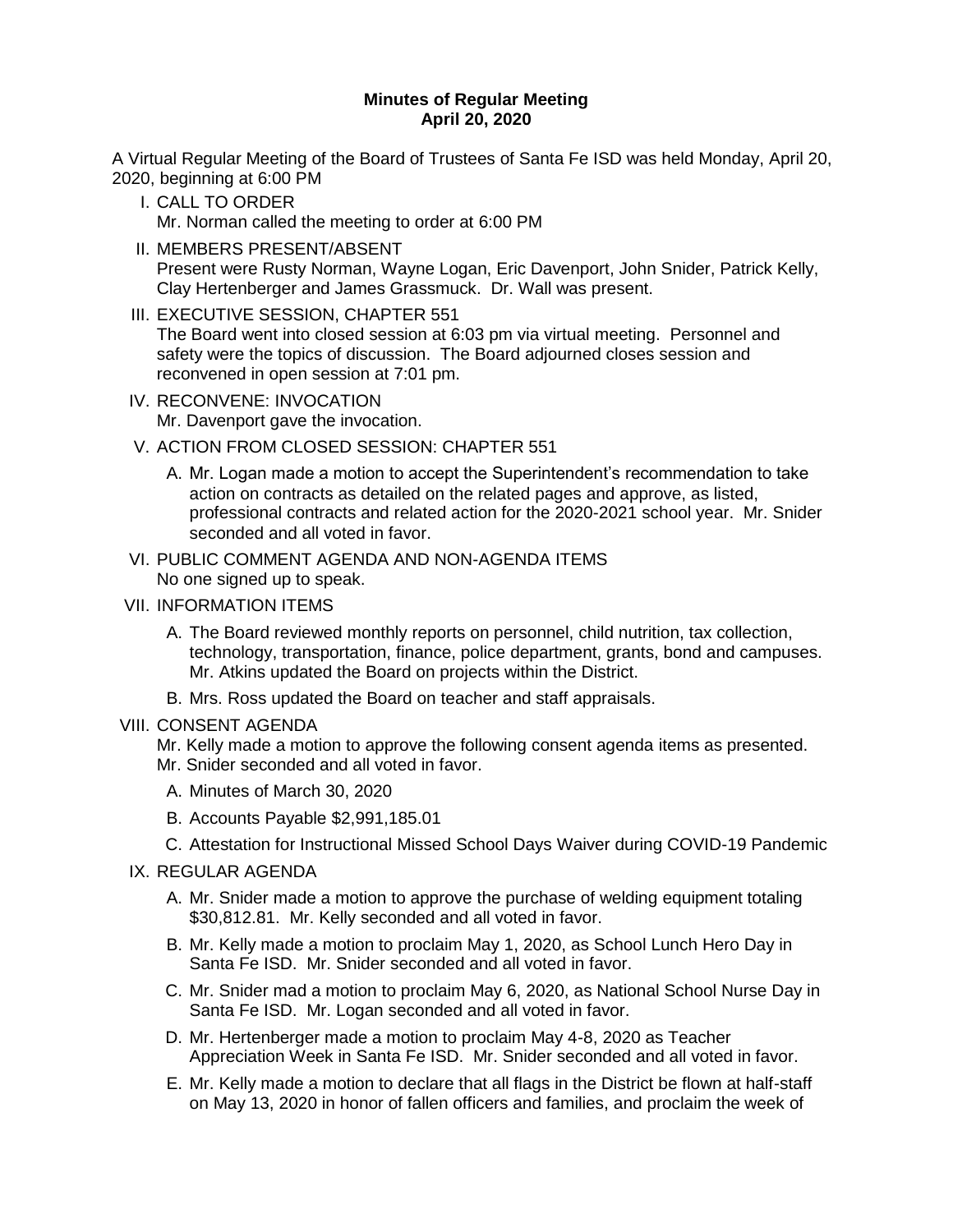May 10-16, 2020 as National Police Week in Santa Fe ISD. Mr. Snider seconded and all voted in favor.

- F. Mr. Snider made a motion to approve the acceptance of the donation that is greater than \$5,000.00 received with the total donation being \$5,000.00. Mr. Kelly seconded and all voted in favor.
- G. Mr. Snider made a motion to approve Change Order #3 with DivisionOne Construction adding 60 days to their original contract for construction of Barnett Elementary School. Mr. Hertenberger seconded and all voted in favor.
- H. Mr. Hertenberger made a motion to approve the Deductive Change Order with DivisionOne Construction in the amount of \$85,562.74. Mr. Snider seconded and all voted in favor.
- I. Mr. Snider made a motion to approve the Deductive Change Order with Enviro Turf Services, LLC in the amount of \$1,794.29. Mr. Logan seconded and all voted in favor.
- J. Mr. Hertenberger made a motion to approve Option 2 the Guaranteed Maximum Price including Alternates 1, 2, 5 and 6 not to exceed \$7,719,667.00 for Durotech to construct the High School additions and renovations. Mr. Kelly seconded and all voted in favor.

# X. BOARD COMMUNICATION

## Ms. Hanssard

- Great to see everyone. Thanked all the staff who are working so hard in the best interest of our students.
- Mr. Atkins

 Thanked everyone for their hard work. Thanked Jerry with Cre8 and Durotech. Mrs. Ross

- Assured everyone that the District is here to support our students. Thanked all of the staff for their hard work and also thanked the parents.
- Mrs. Townsend
	- Thanked all staff for their hard work. Continuing to work on the budget.
- Mr. Davenport
	- Stated it was a joy to see everyone come together and make things happen during these unprecedented times. Thanked all of the staff. Thanked everyone working on the front lines.
- Mr. Grassmuck
	- Encouraged everyone to continue what they are doing, everyone is doing a great job. To the Seniors, do not let this define who you are.
- Mr. Kelly
	- Proud to be a part of this District. Thanked Dr. Wall and her team. Everyone, keep up the great work.
- Mr. Hertenberger
	- Thanked everyone for their hard work, parents, students and staff. Thanked the technology department. Encouraged the Seniors to keep their glass half full.
- Mr. Snider
	- Proud of the teachers, students and Dr. Wall and her staff. Thanked everyone for all they do.
- Mr. Logan

• Thanked the teachers and staff for doing a great job. Be safe everyone.

- Dr. Wall
	- Thanked the Board for all their kind words. Although disappointed that we will not see the students and staff for the rest of the year, we will continue to teach all